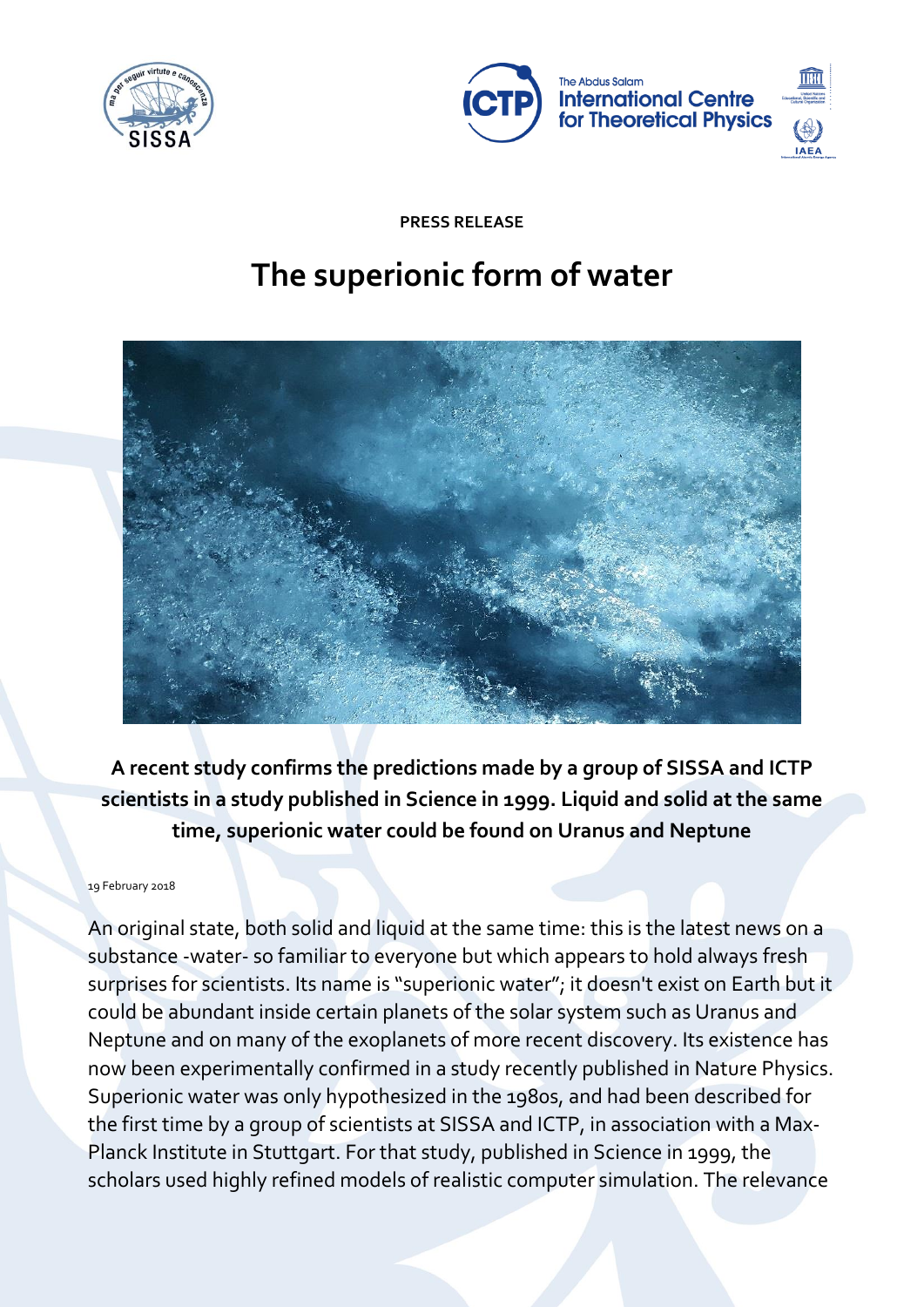



of the two research studies has also been highlighted by a recent article on The New York Times.

## **Confirmation, twenty years later**

"Almost twenty years ago, in 1999, with our study published in Science, we were the first to confirm the existence of this superionic phase through simulations which were truly advanced at the time," explains Professor Erio Tosatti, one of the authors of that research. "The new experimental result is a further evidence that the theoretical model we defined many years ago was able, despite the then-limited computational resources, to predict very well physical situations which were difficult to reproduce in a laboratory." Sandro Scandolo, another of the authors of the 1999 publication, confirms. "Thanks to that study, we were able to claim the existence of this superionic state much earlier than the experimental confirmation. It was a real achievement. The evidence has now confirmed that those models work exceptionally well."

## **What is superionic water?**

A water molecule is formed by two hydrogen atoms bonded to an oxygen atom, with a V structure. In the current study, which appeared in Nature Physics, researchers at the Lawrence Livermore National Laboratory and the University of California, Berkeley, have succeeded in recreating the extreme conditions, very high pressure and temperature, in which water is in a particular phase: superionic. Scandolo explains, "It is a very interesting state because it is neither solid nor liquid: the oxygen remains fixed, while the protons are free to flow." On the one hand, heat weakens the bonds between oxygen and hydrogen; on the other, the high pressure keeps the oxygen blocked in a crystalline alignment, therefore a solid, while the hydrogen atoms, in a liquid form, can move among them. This transforms high pressure water from an insulating ice into a conductor, where electricity is carried by positively charged atoms rather than electrons, obviously negative. "If we were to succeed in recreating this configuration at less prohibitive conditions, we would have an ideal battery, with charges that move freely inside a solid mechanical structure," explains Sandro Scandolo.

The superionic phase was already known for other substances, but not for water. "The study which appeared on Nature Physics is of major importance because it provides for the first time experimental evidence of the existence of a superionic state of water at extreme temperature and pressure conditions. The result was made possible by gigantic developments in this field, also in terms of cutting-edge experimental technologies and facilities built in the United States," Scandolo said.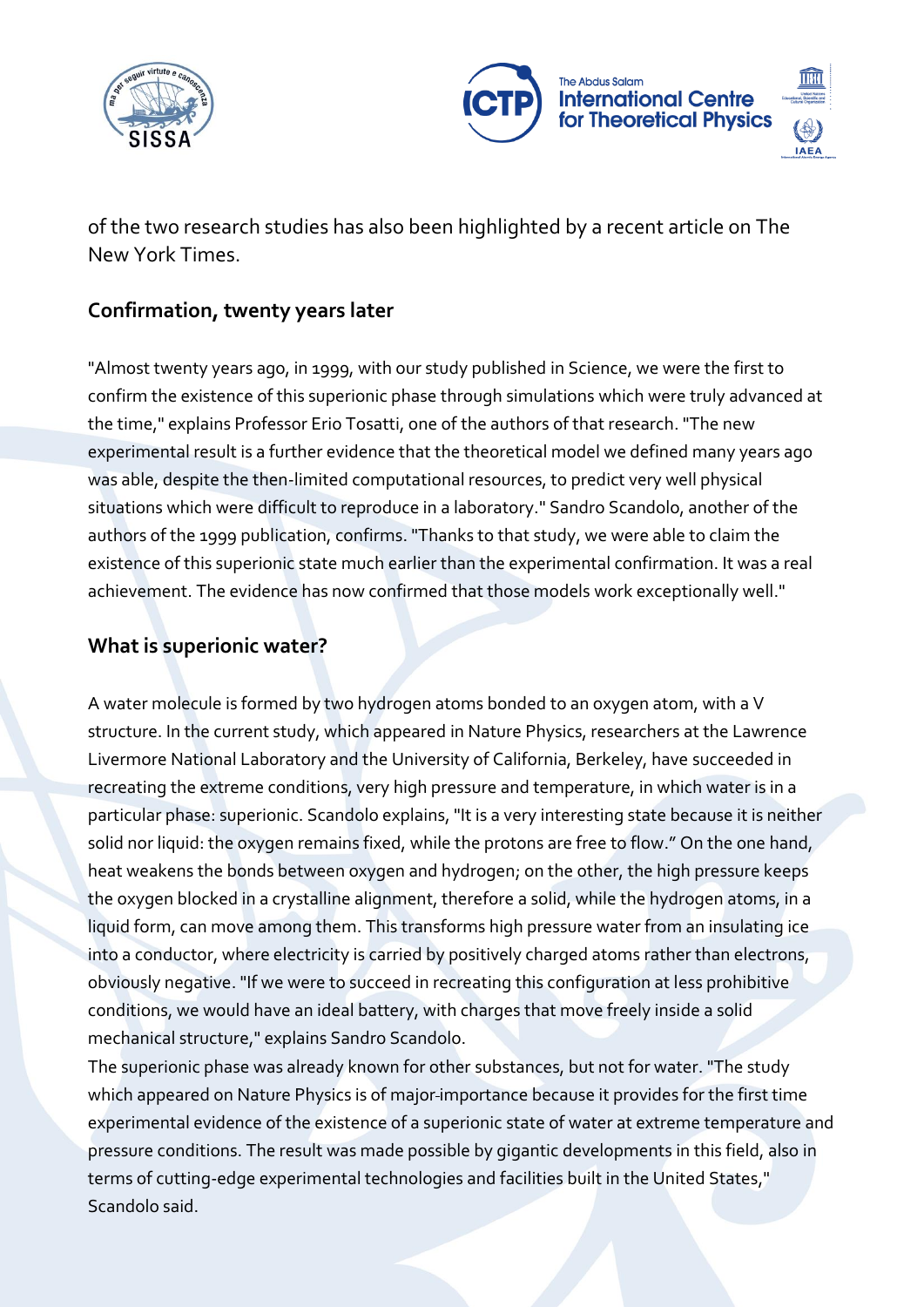



## **Things from another world**

The question that remains unanswered, say Scandolo and Tosatti, is if water in planets of our solar system such as Uranus and Neptune is in a liquid , solid, or superionic state. The conditions in these planets, in fact, would favour the latter possibility. "It would make a huge difference, because it would affect the convective phenomena in these planets, but also their thermal and mechanical properties, about which we know little. So far, one has to rely on information and models that come from the physics of materials. This research thus provides additional, interesting elements about the other planets of the solar system and beyond," says Scandolo. The confirmation which arrived with the study in Nature Physics also says more. "It shows that the calculations and the theoretical simulations we develop in this field are not only crucial to predict extreme physical situations like those which we would find at the centre of the earth or other planets, very difficult to reproduce experimentally, but also represent ideal tools to model and search new materials with original and unforeseeable practical applications," Scandolo concludes.

### **LINKS:**

**The paper in Nature Physics: https://www.nature.com/articles/s41567-017-0017-4**

**The paper in Science: http://science.sciencemag.org/content/283/5398/44**

#### **Image:**

• **Credits: Pixabay**

### **Contacts:**

#### **SISSA**

Nico Pitrelli pitrelli@sissa.it Tel. +39 0403787462/Cell. +39 3391337950

Donato Ramani [ramani@sissa.it](mailto:ramani@sissa.it) Tel. +39 0403787513/Cell. +39 3428022237

#### **ICTP**

Mary Ann Williams [mwilliams@ictp.it](mailto:mwilliams@ictp.it) Tel: +390402240603

Anna Lombardi [lombardi@ictp.it](mailto:lombardi@ictp.it) Tel. +39 0402240179/Cell. +39 3283791258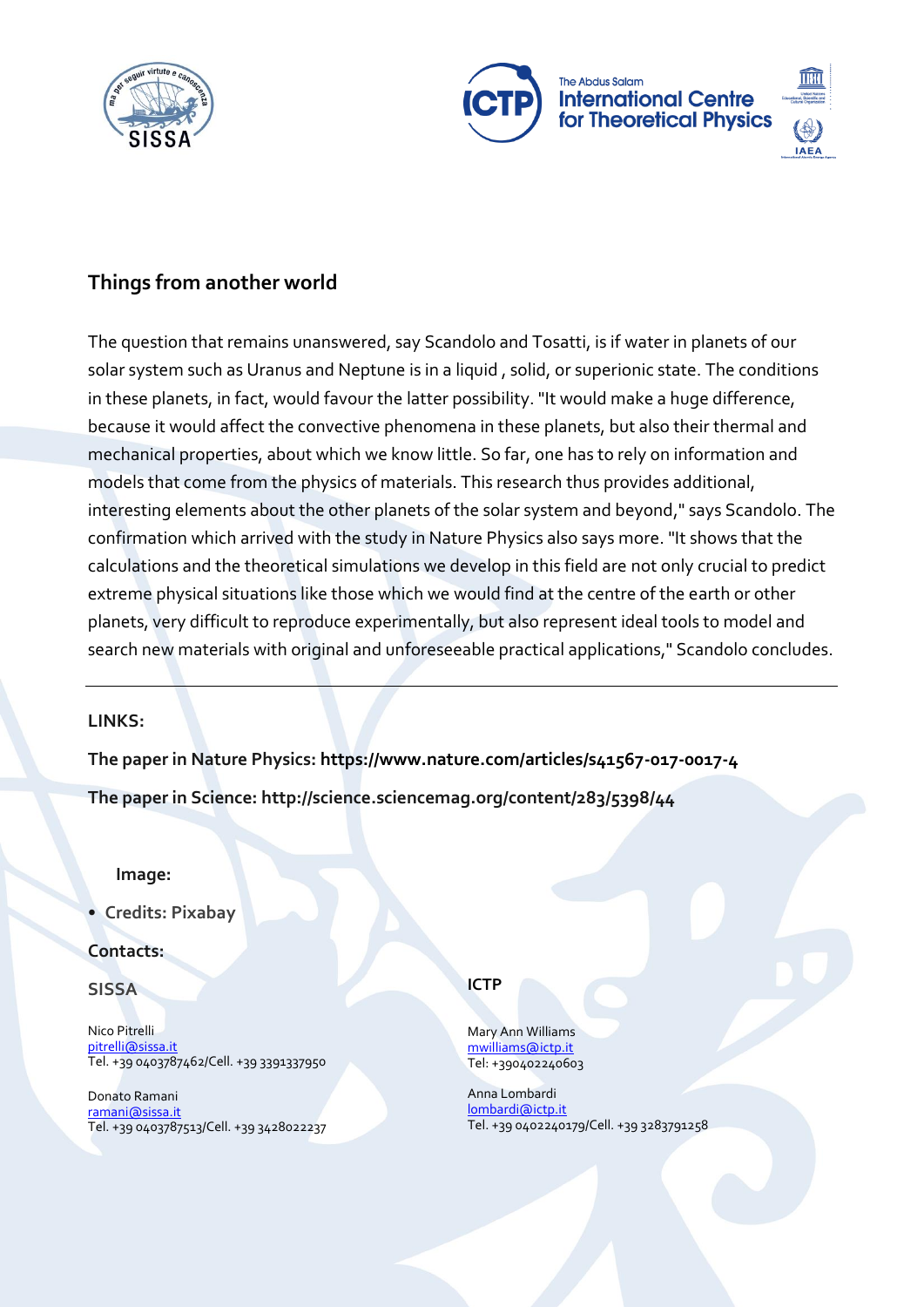



## An image from the 1999 study published in Science:



In superionic water the water molecule dissociates into oxygen and hydrogen ions. The oxygen ions (blue spheres) form a crystalline lattice while the hydrogen ions diffuse freely in the form of protons in the interstices of the oxygen lattice. The picture shows the diffusion of one such proton for increasing temperature (green: 1000 degrees Celsius; red: 2000 degrees Celsius), according to the computer simulations.